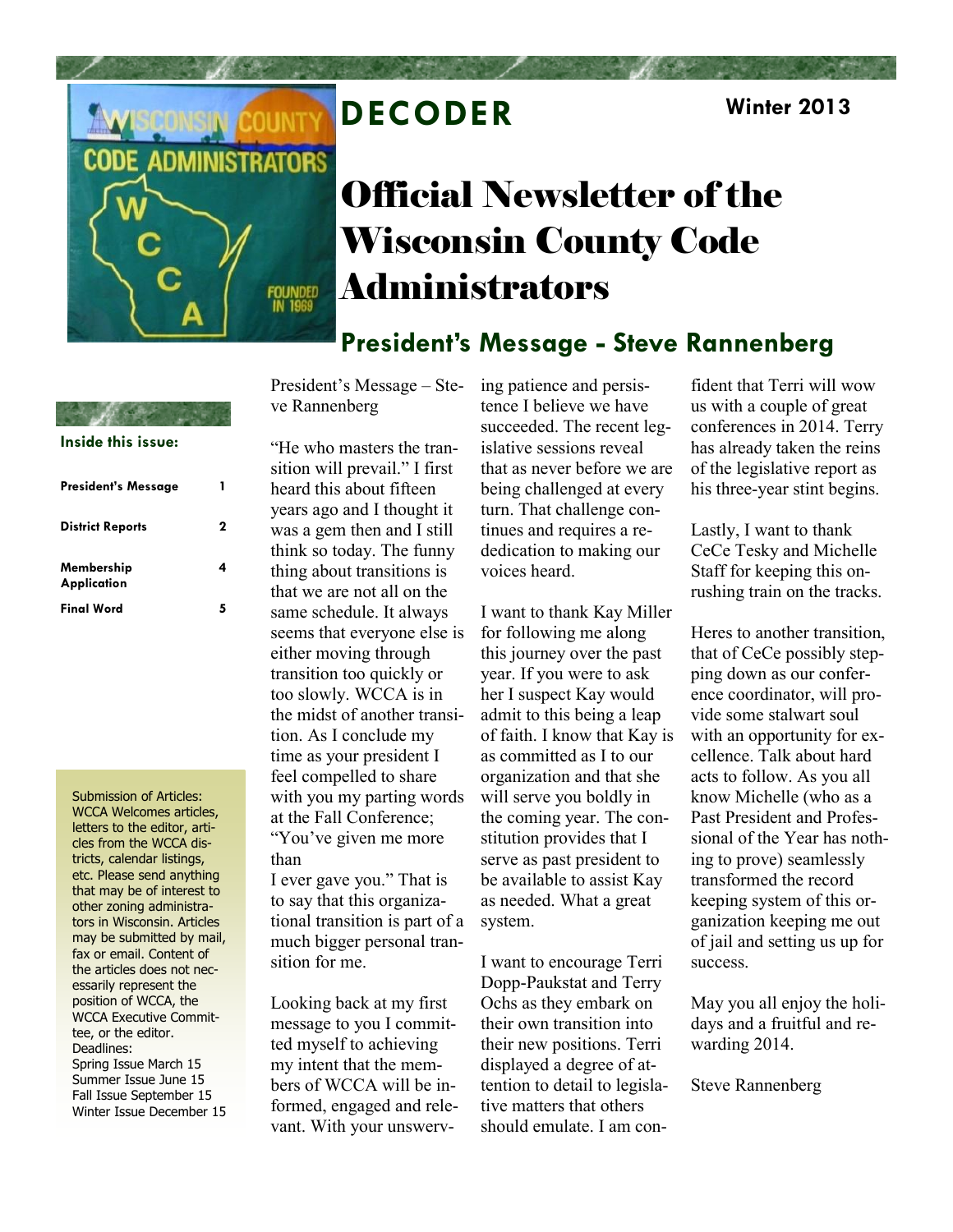### **District Reports**



**West Central District—Emily Lund**—WCZA Secretary/Treasurer and on behalf of Kevin Lien, WCZA President.

Twenty-three participants and six instructors attended a 2-day Basic Wetland Identification and Assessment Workshop on September 12 & 13, 2013 at the Ice Age Trail Interpretive Center in Chippewa County, WI. Kyle Magyera, Policy Specialist from the Wisconsin Wetlands Association, led our group in a classroom session and five various wetland field exercises, including seasonal/forested, wet/sedge meadow, and restored/ mitigated wetlands. Wetland hydric soils, plants, and hydrology were reviewed. We discussed wetland laws, permitting process, and wetland banks. Information was shared amongst local, state, and federal regulators. A special thank you goes to Kyle Magyera for setting up the workshop for our district and for getting funding from the WI Environmental Education Board that covered the costs of our training. We also thank the other instructors, Jim Riemer (US Fish & Wildlife Service), Tim Miland (NRCS Soil Scientist), Pat Goggin (UW-Extension), Mark Harings (WI DNR), and Nate Campbell (US ACOE).

Twelve members from our district participated in the 4-day FEMA Managing Floodplain Development through the National Flood Insurance Program (NFIP) from November 4-7, 2013 at the Eau Claire County Courthouse. The course was very helpful educating participants on the NFIP, concepts of floodplain management, maps, studies, ordinance administration, and the relationship between floodplain management and flood insurance. We want to thank the four instructors: Gary Heinrichs (WI DNR), Bruce Maki (Maki & Company), Jerry Brems (Ohio DNR), and Miriam Gradie Anderson (WI DNR).

Our winter meeting was held December 12, 2013 at the Eau Claire County Courthouse. New district officers were chosen. We congratulated Steve Kunzie (Dec. 2013) on his upcoming retirement. WI DNR made many presentations discussing: FEMA/floodplain updates from Mike Rogney & Dustin de Felice; Shoreland/St. Croix Riverway updates from Mike Wenholz; and Air Permitting associated to Non-metallic Mining from John Stoffel & Deb Dix. We had roundtable discussions regarding LiDAR experiences; LOMA vs. LOMA-F; New Mining, Tower, and UDC/Smoke Detector laws.

By Emily Lund

#### **East Central District—Bill Bosiacki**

The East Central County Code Administrators held our first meeting since last March in Outagamie County. A presentation was given by Bryan Woodbury DNR wildlife biologist. To discuss shoreland restoration as it relates to mitigation requirements, habitat restoration for waterway dredging, and habitat enhancement for home site pond excavations. Officers for the East Central District were elected as follows. President Jeff Henneman, V.P. Dan Hanks, Treasurer Glen Selner, District Rep. Bill Bosiacki. Next meeting scheduled for January in Kewaunee County.

### **Northwest District—Tom Bergman**

The NW District will be meeting in Hayward on Dec. 18th. At the meeting we will be electing officers for the district and discussing issues with some of the new legislation coming out of the state legislature. Wishing everyone a happy holidays!!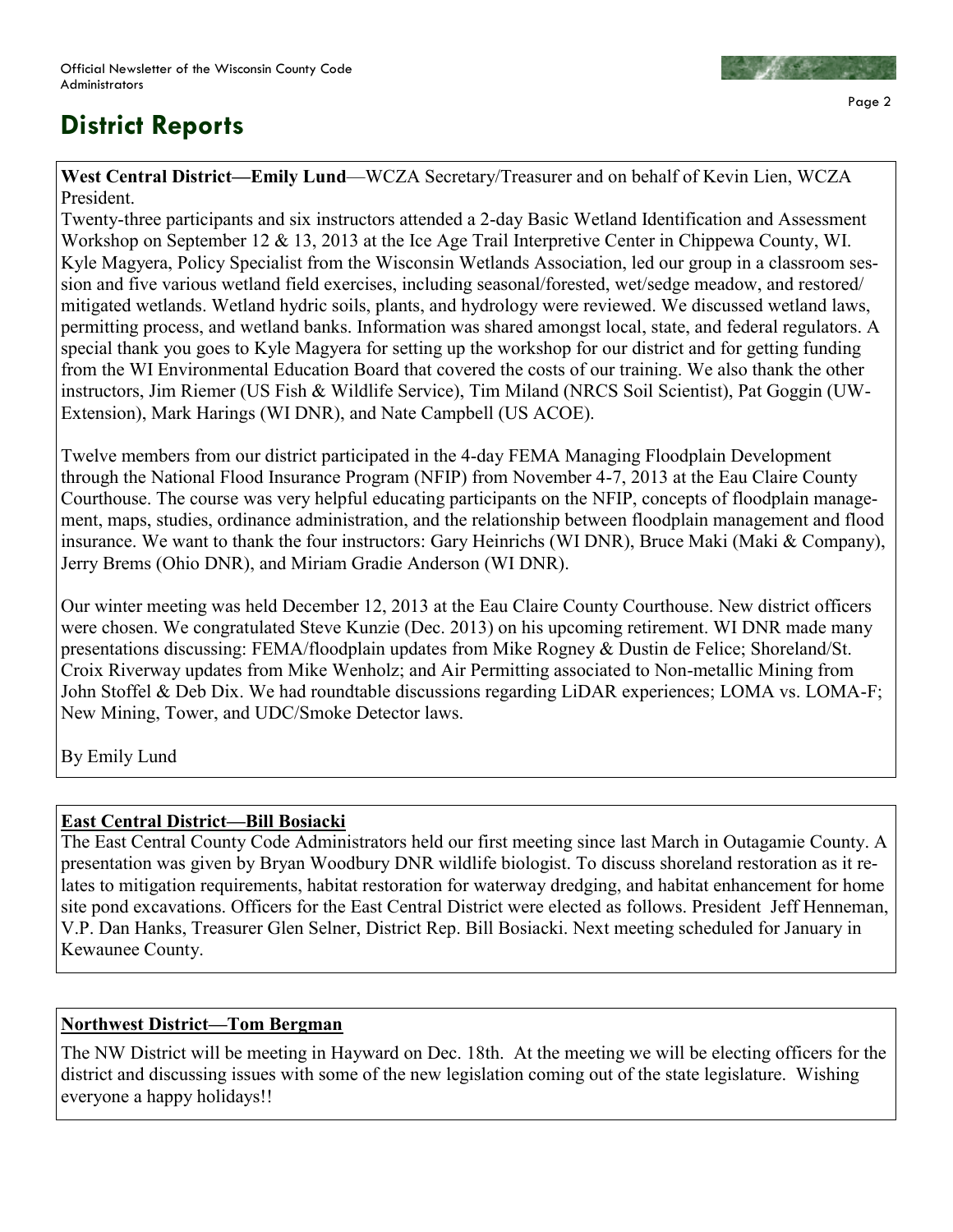### **District Reports \_\_**Continued

#### Southwest District– Scott Godfrey

The Southwest District met on Sept. 13th in Portage, where John Bluemke likes to keep the town's history fresh by carrying his canoe to work every Tuesday. We spent much of the meeting longing for the sprinkly donuts that Dan Evenson had promised to bring. But, because he was still in training as his alter ego Thor, the Tough Mudder Man, he brought kale and beet bran muffins. Oh, yum.

Regardless, we had a good discussion comparing financial assurance calculation and adequacy for our nonmetallic mining programs. We also discussed the trend of department consolidations…where it has caused issues and where it has resulted in successes.

We met again Oct. 18th, this time in Baraboo…a city famously known as the home of the Circus World, or what we just call a Friday night out with Brian Cunningham. This meeting was solely dedicated to nonmetallic mining financial assurance. Using the WDNR calculation spreadsheet as a model, we decided to develop an exercise where each county would work through the same mining scenario using the spreadsheet. We plan to analyze the outcomes to see whether the spreadsheet works for a

majority of counties and if the results yield similar dollar amounts. Our goal is to try to be as consistent as possible in how assurances are calculated in the District and to work to bring them in line with today's costs.

We won't meet again until the calendar flips to 2014, the Chinese Calendar Year of the Horse. Maybe I'll finally get a pony for Christmas

### Central District—Matt Bremer

Central District met in Rockton on Friday the 13th (Dec). This meeting has historically been scheduled on bad weather day. Perhaps we should have been scheduling it for Friday the 13th all the time. We had representation from 18 counties as well as DSPS (Matt Janzen) and the weather was fine for a December day.

Our agenda included a Legislative Update, NR 115 update, POWTS update (Matt Janzen), a DNR Shoreland update, a report on the impact of the wireless communication facilities ordinance, and a report on the aftermath of flooding in Southern WI. We also had an absentee report and planning session for the Central District Wetland Delineation Training session that Kyle Magyera of the Wisconsin Wetlands Association is putting on next June. A show of hands indicates that we will have a good turnout for that training which we hope to hold at the Necedah Wildlife Refuge. More to follow on that. An opportunity was offered to replace Matt Bremer as the Central District Rep. But after much discussion (I believe it was less than a minute), a motion for a unanimous ballot to be cast was made, I believe a train rolled through the establishment, and I found myself humbly accepting the position for another year.

Thanks for all of your support and for taking the time out of your busy days to travel to Rockton for the meeting.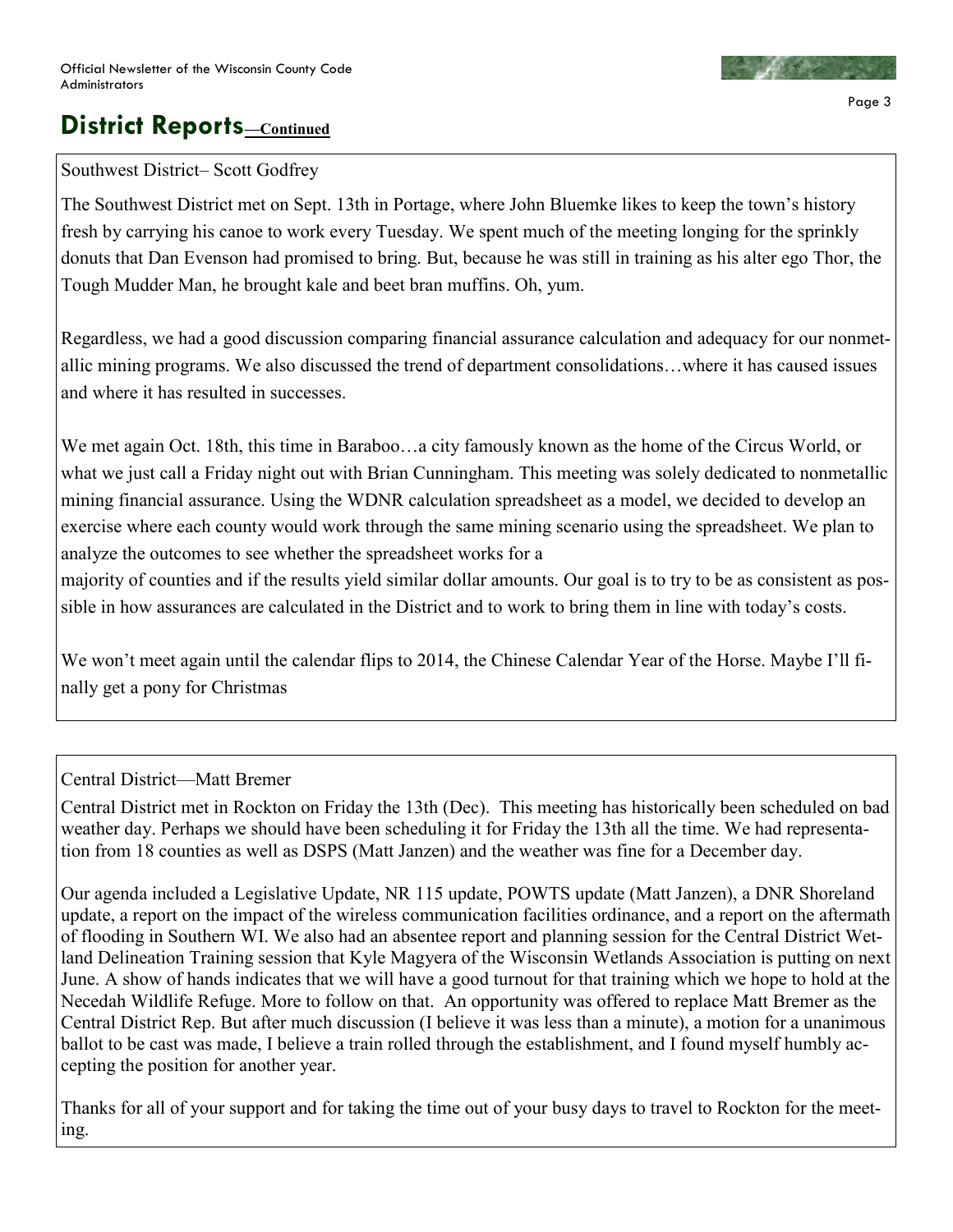

# PLEASE NOTE DIFFERENT MAILING ADDRESS!



#### WISCONSIN COUNTY CODE ADMINISTRATORS 2014 RENEWAL/APPLICATION FOR MEMBERSHIP

| Name:                                                                                                                                                                                                                                                                                                                                            |                                                     |                                       |
|--------------------------------------------------------------------------------------------------------------------------------------------------------------------------------------------------------------------------------------------------------------------------------------------------------------------------------------------------|-----------------------------------------------------|---------------------------------------|
| Current Employer: and the contract of the contract of the contract of the contract of the contract of the contract of the contract of the contract of the contract of the contract of the contract of the contract of the cont                                                                                                                   |                                                     |                                       |
| Business Address: National Accounts and the contract of the contract of the contract of the contract of the contract of the contract of the contract of the contract of the contract of the contract of the contract of the co                                                                                                                   | (City)                                              | (Zip)                                 |
|                                                                                                                                                                                                                                                                                                                                                  |                                                     | E-Mail: (Must provide E-mail address) |
| Area of Expertise: The Contract of Experience:                                                                                                                                                                                                                                                                                                   |                                                     |                                       |
| Would you be willing to serve on the WCCA Executive Board? $\Box$ Yes $\Box$ No                                                                                                                                                                                                                                                                  |                                                     |                                       |
| Would you be willing to serve on a WCCA committee? If "Yes", which committee or committees?                                                                                                                                                                                                                                                      |                                                     |                                       |
|                                                                                                                                                                                                                                                                                                                                                  |                                                     |                                       |
| Membership fees include the dues for the current operating year, membership message board and reduced<br>registration fees for the spring and fall educational conferences.<br>With my signature below I acknowledge that I have read the statement of principles of the WCCA (see the WCCA<br>web site) and agree to abide by those principles. |                                                     |                                       |
|                                                                                                                                                                                                                                                                                                                                                  |                                                     |                                       |
| <b>Signature of Applicant</b>                                                                                                                                                                                                                                                                                                                    |                                                     | Date                                  |
| \$40.00 Full Membership<br>Membership Category:                                                                                                                                                                                                                                                                                                  |                                                     |                                       |
|                                                                                                                                                                                                                                                                                                                                                  | \$30.00 Second Full Membership from the same office |                                       |
| \$40.00 Associate Membership                                                                                                                                                                                                                                                                                                                     |                                                     |                                       |

Full membership in the Association shall be limited to those individual county employees charged with the responsibility of administering county land use regulations.

Associate membership shall be available to any employee, agency or organization concerned with county land regulations, which are not eligible for full membership. Associate members shall not have voting privileges.

Please submit this completed form along with your payment to the office below. Make checks payable to the Wisconsin County Code Administrators.

> **Attn: Michelle Staff WCCA** - Secretary/Treasurer **Jefferson County Planning and Zoning** 311 S Center Ave Room 201 Jefferson, WI 53549